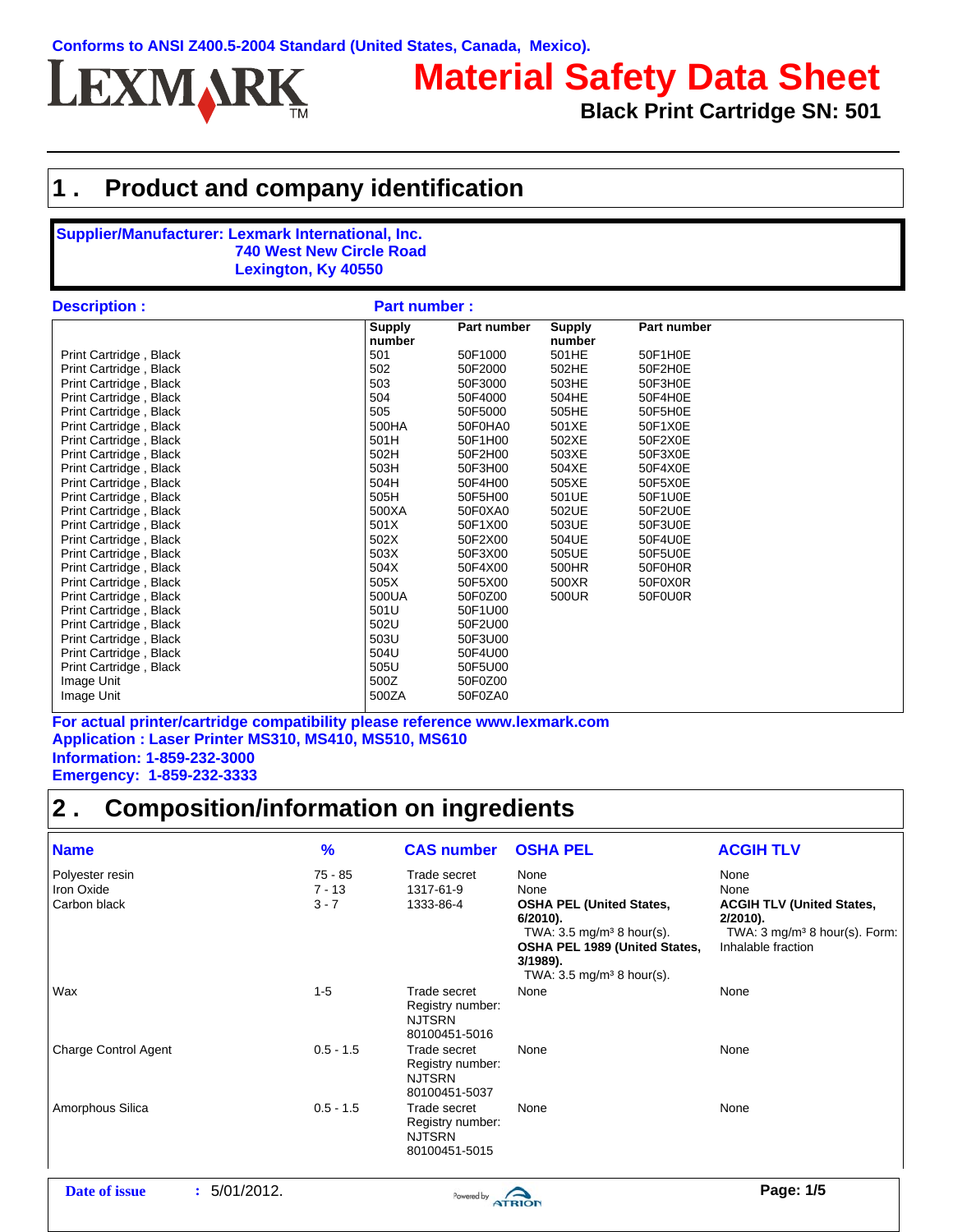| <b>LEXMARK</b>   |                               |            |                                                                                                                                                                                                                                 | <b>Black Print Cartridge SN: 501</b>                                                   |  |  |
|------------------|-------------------------------|------------|---------------------------------------------------------------------------------------------------------------------------------------------------------------------------------------------------------------------------------|----------------------------------------------------------------------------------------|--|--|
| titanium dioxide | $0.1 - 1$                     | 13463-67-7 | <b>OSHA PEL (United States,</b><br>$6/2010$ ).<br>TWA: $15 \text{ mg/m}^3$ 8 hour(s). Form:<br><b>Total dust</b><br>OSHA PEL 1989 (United States,<br>3/1989).<br>TWA: $10 \text{ mg/m}^3$ 8 hour(s). Form:<br><b>Total dust</b> | <b>ACGIH TLV (United States,</b><br>$2/2010$ ).<br>TWA: $10 \text{ mg/m}^3$ 8 hour(s). |  |  |
| 3                | <b>Hazards identification</b> |            |                                                                                                                                                                                                                                 |                                                                                        |  |  |

#### **Hazards identification 3 .**

| <b>Hazard information</b> | : Primary Routes of Exposure: Dust inhalation, skin contact.                                                                                                                                                                                                                                                    |
|---------------------------|-----------------------------------------------------------------------------------------------------------------------------------------------------------------------------------------------------------------------------------------------------------------------------------------------------------------|
| <b>Inhalation</b>         | : Low acute inhalation toxicity. As with exposure to high concentrations of any dust, minimal<br>irritation of the respiratory tract may occur. Exposure not probable with intended use.<br>Chronic: No adverse changes in the lungs result from this accumulation. Exposure not<br>probable with intended use. |
| <b>Skin contact</b>       | : Not an irritant. Low dermal toxicity. Not a dermal sensitizer.                                                                                                                                                                                                                                                |
| <b>Eye contact</b>        | : Toner may act as a mechanical irritant.                                                                                                                                                                                                                                                                       |
| <b>Ingestion</b>          | : Low acute oral toxicity.                                                                                                                                                                                                                                                                                      |

## **4 . First aid measures**

| <b>Inhalation</b>            | : If symptoms, such as shortness of breath or persistent coughing are experienced, remove<br>source of contamination and move individual to fresh air. If symptoms persist, seek<br>medical attention. |
|------------------------------|--------------------------------------------------------------------------------------------------------------------------------------------------------------------------------------------------------|
| <b>Skin contact</b>          | : Wash with soap and water. Should irritation occur, seek medical attention.                                                                                                                           |
| Eye contact                  | : Do not rub eyes. Flush immediately with plenty of water. Remove contact lenses and<br>continue flushing for at least 15 minutes. If irritation develops and persists, seek medical<br>attention.     |
| <b>Ingestion</b>             | : Do not induce vomiting. Never give anything by mouth to an unconscious person. Get<br>medical attention if symptoms appear.                                                                          |
| <b>Aggravated conditions</b> | : Exposure to high airborne dust concentrations, including toner, may aggravate existing<br>respiratory conditions.                                                                                    |
| <b>Notes to physician</b>    | : No specific antidote.                                                                                                                                                                                |

### **Fire-fighting measures 5 .**

| <b>Flash point</b>                                       | : Solid, not applicable.                                                                                                                                              |
|----------------------------------------------------------|-----------------------------------------------------------------------------------------------------------------------------------------------------------------------|
| <b>Auto-ignition temperature</b>                         | : Not applicable.                                                                                                                                                     |
| <b>Flammable limits</b>                                  | : Not determined.                                                                                                                                                     |
| <b>Extinguishing media</b>                               | : Carbon dioxide, water spray or fog, dry chemical or foam.                                                                                                           |
| <b>Hazardous combustion</b><br>products                  | : Carbon monoxide, carbon dioxide, unidentified organics.                                                                                                             |
| <b>Special exposure hazards</b>                          | : Like many finely divided materials, toner dust, in high concentrations can form an<br>explosive mixture in air which, if ignited, could result in a dust explosion. |
| <b>Special protective</b><br>equipment for fire-fighters | : Fire fighters should wear full protective clothing, including self-contained breathing<br>apparatus.                                                                |
| <b>NFPA Rating</b>                                       | : Health: 1 Flammability: 1 Reactivity: 0                                                                                                                             |
| <b>HMIS Classification</b>                               | : Health: 1* Flammability: 1 Reactivity: 0                                                                                                                            |
|                                                          |                                                                                                                                                                       |

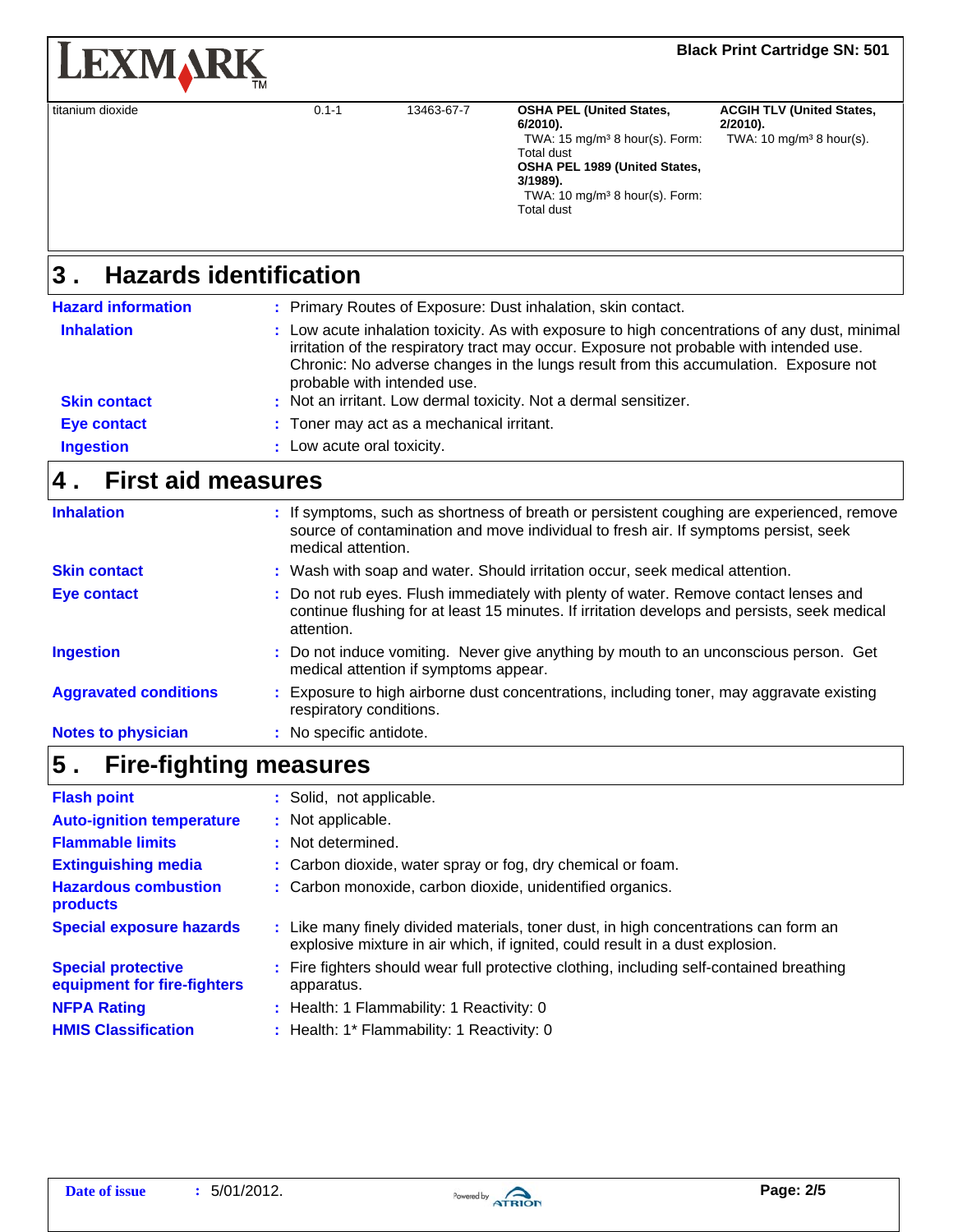

#### **Accidental release measures 6 .**

**Environmental precautions Personal precautions : Methods for cleaning up :**

- : None required for intended use in printer.
- **:** Disposal is subject to national, state, regional, or provincial regulations.
- : If a dust cloud is possible due to a spill, remove all sources of ignition such as open sparks, flames, or static discharge to prevent the ignition of the dust. Minimize dust generation during clean up. Sweep up spill with non-metallic broom and dustpan. Contain for disposal. Oil permeated sweeping compound may be useful in cleaning up spills.

#### **Handling and storage 7 .**

| <b>Handling</b> | : Avoid generating dust. To avoid damage to cartridge and accidental contact with toner,<br>keep out of reach of children. |
|-----------------|----------------------------------------------------------------------------------------------------------------------------|
|                 |                                                                                                                            |

#### **Storage**

**:** Store in a cool, dry place. Store away from oxidizing material.

### **8 . Exposure controls/personal protection**

| <b>Engineering measures</b> | : Not required. Use in a well-ventilated area. |
|-----------------------------|------------------------------------------------|
| <b>Respiratory</b>          | : None required for intended use in printer.   |
| <b>Gloves</b>               | : None required for intended use in printer.   |
| <b>Skin protection</b>      | : None required for intended use in printer.   |
| <b>Eyes</b>                 | : None required for intended use in printer.   |
|                             |                                                |

#### **Physical and chemical properties 9 .**

| <b>Physical state</b>         |    | : Solid (Finely divided solid.) |
|-------------------------------|----|---------------------------------|
| <b>Color</b>                  |    | Black.                          |
| <b>Odor</b>                   |    | : Faint odor (Plastic.)         |
| <b>Vapor density</b>          |    | : Not applicable.               |
| <b>Solubility</b>             |    | : Insoluble in water.           |
| <b>Melting/freezing point</b> |    | : Not determined.               |
| <b>Specific gravity</b>       | ÷. | Not determined.                 |
| <b>Volatility</b>             |    | Not determined.                 |
| <b>Evaporation rate</b>       |    | Not applicable.                 |

### 10 . Stability and reactivity

| <b>Stability and reactivity</b>            | : The product is stable.                                         |
|--------------------------------------------|------------------------------------------------------------------|
| <b>Conditions to avoid</b>                 | : Keep away from heat, flame, sparks and other ignition sources. |
| <b>Materials to avoid</b>                  | : Strong oxidizing materials.                                    |
| <b>Hazardous decomposition</b><br>products | : Carbon monoxide, carbon dioxide, unidentified organics.        |
| <b>Hazardous polymerization</b>            | : Will not occur.                                                |
| <b>Additional guidelines</b>               | : None known.                                                    |
|                                            |                                                                  |

### **11 . Toxicological information**

| <b>Primary routes of exposure :</b> Inhalation of dust, skin contact. |                                                                     |             |               |  |  |
|-----------------------------------------------------------------------|---------------------------------------------------------------------|-------------|---------------|--|--|
| <b>Ingestion</b>                                                      | : Low acute oral toxicity. Exposure not probable with intended use. |             |               |  |  |
| <b>Acute toxicity oral rat LD50</b> :<br>(mg/kg)                      |                                                                     |             |               |  |  |
| <b>Product/ingredient name</b>                                        | <b>Species</b>                                                      | <b>Dose</b> | <b>Result</b> |  |  |

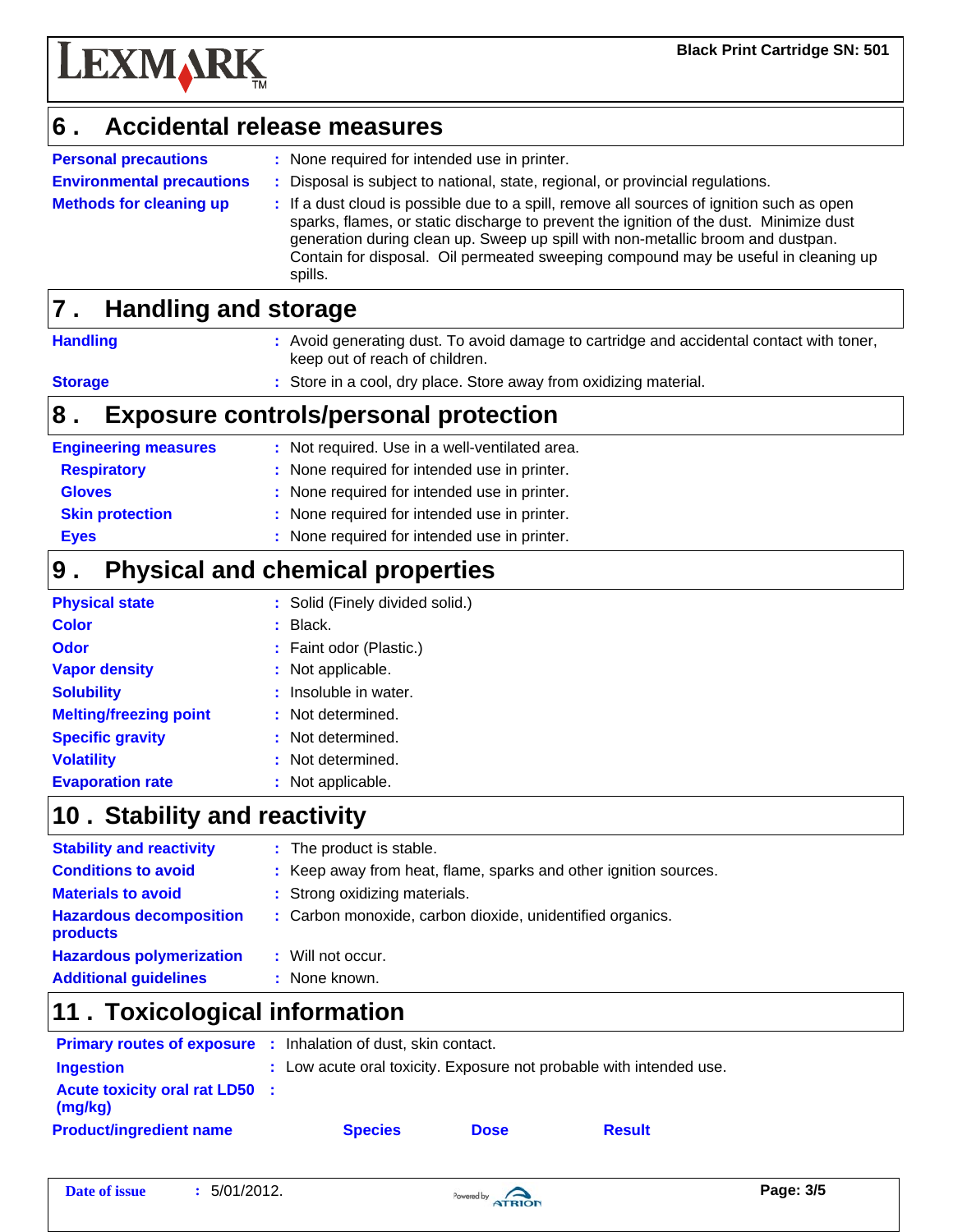| <b>LEXMARK</b>                             |                                                                                                                                                                                                                                                                                                                                                                                                                                                                                                                                                                                                                                                                                            |                           |                                    |  | <b>Black Print Cartridge SN: 501</b> |
|--------------------------------------------|--------------------------------------------------------------------------------------------------------------------------------------------------------------------------------------------------------------------------------------------------------------------------------------------------------------------------------------------------------------------------------------------------------------------------------------------------------------------------------------------------------------------------------------------------------------------------------------------------------------------------------------------------------------------------------------------|---------------------------|------------------------------------|--|--------------------------------------|
| Black Print Cartridge SN: 501              | Rat<br>Rat                                                                                                                                                                                                                                                                                                                                                                                                                                                                                                                                                                                                                                                                                 | >5000 mg/l<br>>5000 mg/kg | LC50 Inhalation Vapor<br>LD50 Oral |  | 4 hours                              |
| Carbon black                               | Rat                                                                                                                                                                                                                                                                                                                                                                                                                                                                                                                                                                                                                                                                                        | >15400 mg/kg              | LD50 Oral                          |  |                                      |
| <b>Inhalation</b>                          | : Low acute inhalation toxicity. As with exposure to high concentrations of any dust, minimal<br>irritation of the respiratory tract may occur. Pure carbon black, a minor component of this<br>product, has been listed by IARC as a group 2B (possible carcinogen). This classification<br>is based on rat "lung particulate overload" studies performed with airborne particulate<br>carbon black. Toner is not listed by IARC, NTP, or OSHA. Long term exposure to<br>excessive concentrations of iron oxide-containing dusts has resulted in a condition<br>identified as siderosis, a relatively benign pneumoconiosis, caused by deposition of iron<br>oxide particles in the lung. |                           |                                    |  |                                      |
| <b>Aggravating conditions</b>              | : Exposure to high airborne dust concentrations, including toner, may aggravate existing<br>respiratory conditions.                                                                                                                                                                                                                                                                                                                                                                                                                                                                                                                                                                        |                           |                                    |  |                                      |
| <b>Potential chronic health</b><br>effects | : CARCINOGENIC EFFECTS: Classified 2B (Possible for humans.) by IARC [Carbon<br>Black]. Classified 2B (Possible for humans.) by IARC [Titanium dioxide].<br>MUTAGENIC EFFECTS: Toner is negative (nonmutagnenic) in the Ames assay.<br><b>TERATOGENIC EFFECTS: Not available.</b>                                                                                                                                                                                                                                                                                                                                                                                                          |                           |                                    |  |                                      |
| <b>Exposure limit values</b>               | Toner dust is a particulate not otherwise classified (PNOC) or regulated (PNOR).                                                                                                                                                                                                                                                                                                                                                                                                                                                                                                                                                                                                           |                           |                                    |  |                                      |

### 12. Ecological information

| <b>Mobility</b>                  | : Not determined. |
|----------------------------------|-------------------|
| <b>Bioaccumulative potential</b> | : Not determined. |
| <b>Persistence/degradability</b> | : Not determined. |
| <b>Other information</b>         | : None known.     |

### **13. Disposal considerations**

| <b>Waste disposal</b> |  |  |
|-----------------------|--|--|
|                       |  |  |
|                       |  |  |

**:** This product is not a listed hazardous waste in accordance with Federal Regulation 40 CFR Part 261. If discarded in its purchased form, this product would not be a hazardous waste either by listing or by characteristic. However, under RCRA, it is the responsibility o the product user to determine at the time of disposal whether a material has been contaminated and should be classified as a hazardous waste. Disposal is subject to local, state and federal regulations.

## **14 . Transport information**

Not regulated by any transport mode or International transport regulations. ADR/RID / IMDG / IATA Classes : Not regulated.

## **15. Regulatory information**

| <b>United States</b>                   |                                                                                                                                                                                                                                                                     |
|----------------------------------------|---------------------------------------------------------------------------------------------------------------------------------------------------------------------------------------------------------------------------------------------------------------------|
| <b>TSCA (USA)</b>                      | : All ingredients are listed on the Toxic Substances Control Act (TSCA) inventory, have<br>been registered, or are exempt.                                                                                                                                          |
| <b>SARA / EPCRA (USA)</b>              | : None of the ingredients in this product has a final reportable quantity (RQ) under<br>Emergency Planning and Community Right-to Know Act (EPCRA)- Section 302:<br>Extremely Hazardous Substances (EHS) or notification requirements for EHS under<br>Section 304. |
| <b>California Prop. 65</b>             | : This product contains no known materials at levels which the State of California has found<br>to cause cancer, birth defects or other reproductive harm - California Proposition 65.                                                                              |
| <b>International regulations lists</b> |                                                                                                                                                                                                                                                                     |
| <b>EINECS (Europe)</b>                 | : All ingredients are listed on the European Inventory of Existing Commercial Substances<br>(EINECS) list, have been registered on the European List of New Chemical Substances<br>(ELINCS), or are exempt.                                                         |